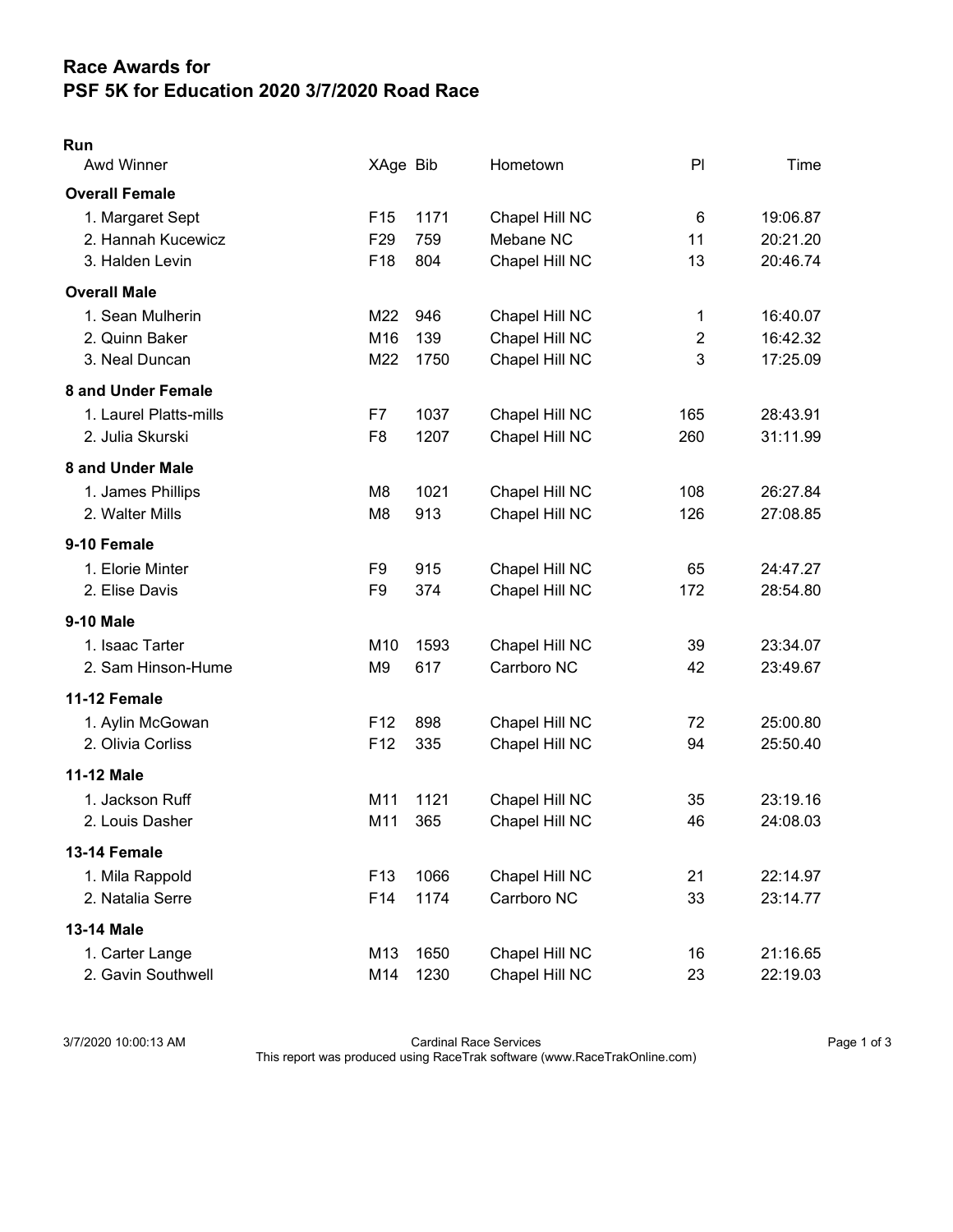| 15-16 Female             |                 |      |                  |                         |          |
|--------------------------|-----------------|------|------------------|-------------------------|----------|
| 1. Maria Beisser         | F <sub>16</sub> | 173  | Chapel Hill NC   | 69                      | 24:54.53 |
| 2. Clara Merry           | F16             | 908  | Carrboro NC      | 360                     | 33:09.65 |
| <b>15-16 Male</b>        |                 |      |                  |                         |          |
| 1. Ethan Horton          | M <sub>16</sub> | 628  | <b>Efland NC</b> | 9                       | 20:11.77 |
| 2. James Gaudet          | M16             | 1847 | Carrboro NC      | 15                      | 21:15.41 |
| <b>17-19 Female</b>      |                 |      |                  |                         |          |
| 1. Kayla Characklis      | F <sub>18</sub> | 1629 | Chapel Hill NC   | 89                      | 25:36.15 |
| 2. Lee, Julie            | F <sub>19</sub> | 787  | Cary NC          | 104                     | 26:10.78 |
| <b>17-19 Male</b>        |                 |      |                  |                         |          |
| 1. Michael de Figueiredo | M18             | 383  | Chapel Hill NC   | $\overline{7}$          | 19:28.52 |
| 2. Owen Furlong          | M18             | 494  | Chapel Hill NC   | 88                      | 25:32.02 |
| 20-29 Female             |                 |      |                  |                         |          |
| 1. Taylor Theodossiou    | F <sub>27</sub> | 1284 | Washington DC    | 34                      | 23:17.06 |
| 2. Erin Kerr             | F <sub>25</sub> | 732  | Carrboro NC      | 97                      | 25:56.84 |
| <b>20-29 Male</b>        |                 |      |                  |                         |          |
| 1. Eric Vanderford       | M21             | 1328 | Chapel Hill NC   | $\overline{\mathbf{4}}$ | 17:34.56 |
| 2. Parker Whitehouse     | M29             | 1395 | Chapel Hill NC   | 41                      | 23:39.27 |
| <b>30-39 Female</b>      |                 |      |                  |                         |          |
| 1. Lori Whitman          | F39             | 1396 | Hillsborough NC  | 26                      | 22:28.72 |
| 2. Katie Dinsmore        | F39             | 1726 | Durham NC        | 38                      | 23:25.89 |
| 30-39 Male               |                 |      |                  |                         |          |
| 1. Joseph Stieb          | M31             | 1255 | Chapel Hill NC   | 5                       | 19:02.09 |
| 2. Erik Broo             | M36             | 222  | Chapel Hill NC   | 10                      | 20:18.69 |
| 40-49 Female             |                 |      |                  |                         |          |
| 1. Jen Smart             | F45             | 1211 | Durham NC        | 25                      | 22:19.78 |
| 2. Amy Singer            | F43             | 1190 | Hillsborough NC  | 28                      | 22:48.48 |
| 40-49 Male               |                 |      |                  |                         |          |
| 1. Douglas MacKay        | M40             | 1550 | Carrboro NC      | 8                       | 19:38.87 |
| 2. Spence Hanemann       | M42             | 569  | Chapel Hill NC   | 14                      | 21:05.86 |
| 50-59 Female             |                 |      |                  |                         |          |
| 1. Maria Restrepo        | F <sub>53</sub> | 1080 | <b>GRAHAM NC</b> | 57                      | 24:26.37 |
| 2. Holly Holland         | F <sub>58</sub> | 619  | Chapel Hill NC   | 123                     | 27:01.28 |
| 50-59 Male               |                 |      |                  |                         |          |
| 1. Blaine Schmidt        | m <sub>53</sub> | 1155 | Chapel Hill NC   | 17                      | 21:32.32 |
| 2. David Robinson        | M50             | 1106 | Chapel Hill NC   | 18                      | 21:32.68 |

3/7/2020 10:00:13 AM Cardinal Race Services Page 2 of 3

This report was produced using RaceTrak software (www.RaceTrakOnline.com)